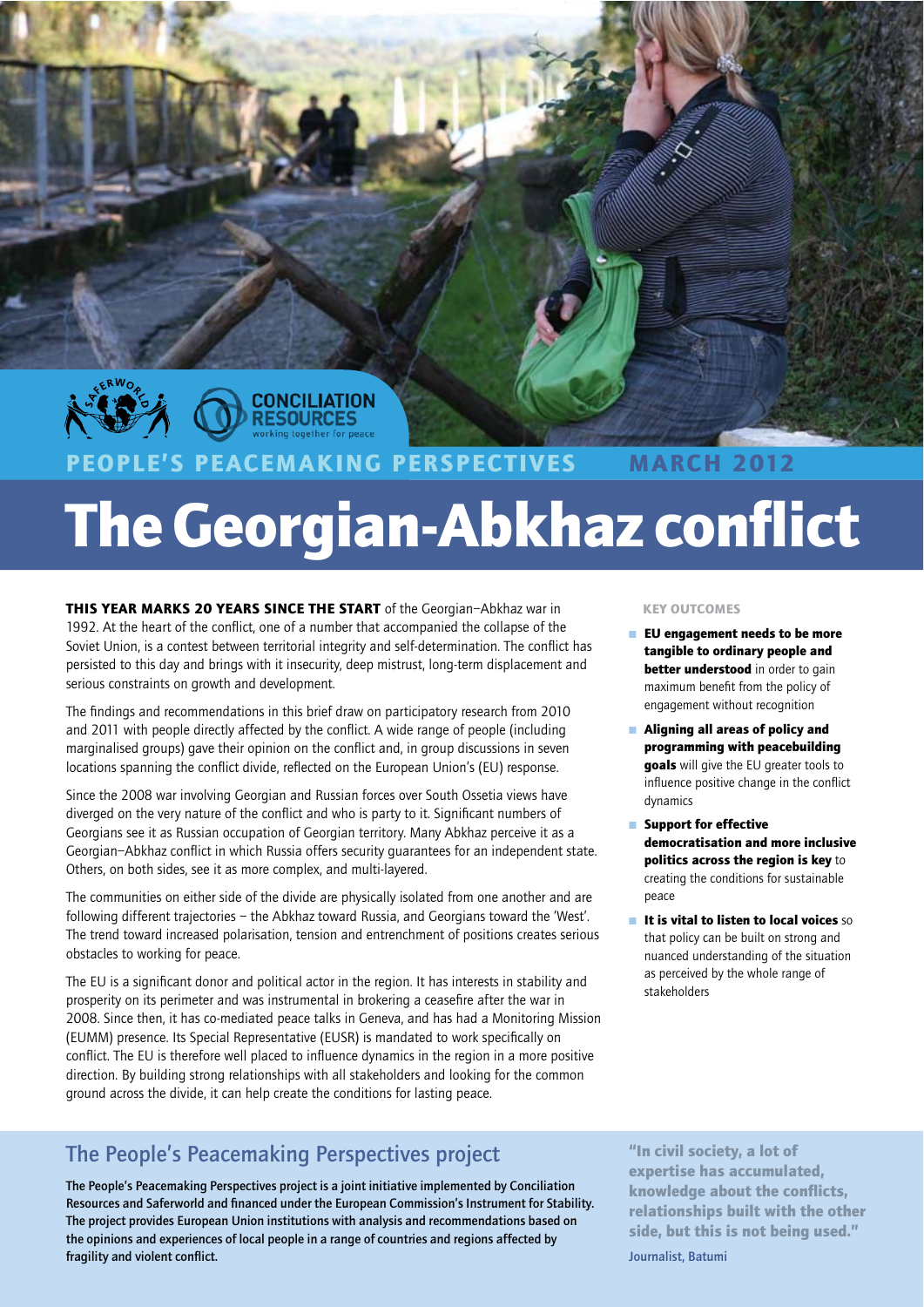# **Findings and Recommendations**

# 1.

## EU engagement needs to be more tangible to ordinary people and better understood in order to

gain maximum benefit from the policy of engagement without recognition

Since 2009 the EU's stated policy towards Abkhazia has been engagement without recognition of Abkhaz independence. Yet ordinary Abkhaz know very little about this policy or the EU itself. Some groups expressed indifference, or were hesitant to respond to questions for fear of sounding ignorant. Others were more hostile and expressed mistrust towards the EU, who they feel view Abkhazia through a Georgian lens and whose position on nonrecognition makes them more dependent on Russia.

### "We need a process of confidence building with the EU itself, before we can talk about confidence building with Georgia."

Abkhaz civil society activist

There remain significant numbers in the Abkhaz leadership and civil society who would welcome greater contact and interaction with Europe. Yet there is concern that development support is limited, linked to relations with Georgia, and cannot compete with Russian investments in the region. While the EU clearly and understandably sees support to the Abkhaz through the prism of its partnership with Georgia, presenting its support as something important in its own right would win more Abkhaz hearts and minds. As one participant said, "We too have problems that need addressing, and the EU should stand by its values to promote human rights, irrespective of its stance on the conflict." Abkhaz participants felt EU engagement could only be successful if it was distinct from the Georgian state strategy to reintegrate Abkhazia.

### "Engagement with the EU could be a breath of fresh air."

### Abkhaz businessman, group discussion

In the conflict context, public statements on non-recognition by EU officials and institutions have disproportionate resonance, and make the work of those

in Abkhaz society who support greater exposure to Europe harder - they struggle to persuade their society that Europe has something to offer. In the words of one Georgian interviewee, reflecting a minority expert view, "Non-recognition is a given the EU should now refrain from public statements that reinforce this message if it wants engagement to work."

Making what the EU currently does in Abkhazia more visible, and increasing its commitment to practical assistance that addresses ordinary people's needs, would help to build the EU's acceptance as a mediator in Abkhazia.

### "We don't see engagement being filled with real content - we just hear rhetoric."

Abkhaz official, group discussion

Georgian participants were more positive about the EU's intentions and its support, and many perceive the EU as a resource for resolving the conflict. However, some criticised the EU for ambiguity in its policy statements while others felt the EU was not sufficiently robust in drawing attention to human rights deficits in Georgia.

### "Georgia strives for European values, and we want to build the kind of society that is as close as possible to those values."

Member of a Georgian NGO

Significant numbers of Georgian participants favoured direct EU engagement with Abkhazia, refuting the notion that the Abkhaz should link with Europe only via Tbilisi for fear of 'creeping recognition'. The majority of these saw a parallel process of building closer Georgian and Abkhaz links with Europe as the way to counterbalance Russian influence in Abkhazia, and to keep a vital door open for constructive Georgian-Abkhaz relations.

- $\blacksquare$  Make explicit what the EU understands by engagement, to what end it pursues this policy and how it is distinct from the Georgian strategy.
- $\blacksquare$  Create increased opportunities for people to gain an understanding of what the EU can bring through:
	- $\Box$  An EU information centre in Sukhum/i that enables the wider population to access books, films, language teaching;
	- $\Box$  A Centre for European Studies at the university in Sukhum/i.
- Ensure funds are made available to address local needs and enhance the EU's profile:
	- $\Box$  The EU should initiate a thorough and consultative process to establish what local people on both sides want from engagement, and factor this in to its planning:
	- $\Box$  More EU development and democratisation support needs to reach the population in Abkhazia, and more use should be made of bilateral instruments to further conflict transformation goals;
	- $\Box$  Funding mechanisms such as the **Confidence Building Early Response** Mechanism (COBERM) should continue to support civil society work to address root causes of conflict, with a particular focus on work within the separate communities, including in the boundary regions and among displaced communities.
- $\blacksquare$  Care should be taken with terminology in EU policy communications:
	- $\Box$  Terms such as 'engagement' have negative political connotations in Abkhazia;
	- $\Box$  It is important to be conscious of the impact the term 'occupation', used in the context of Georgian-Russian relations, has on Georgian-Abkhaz relations.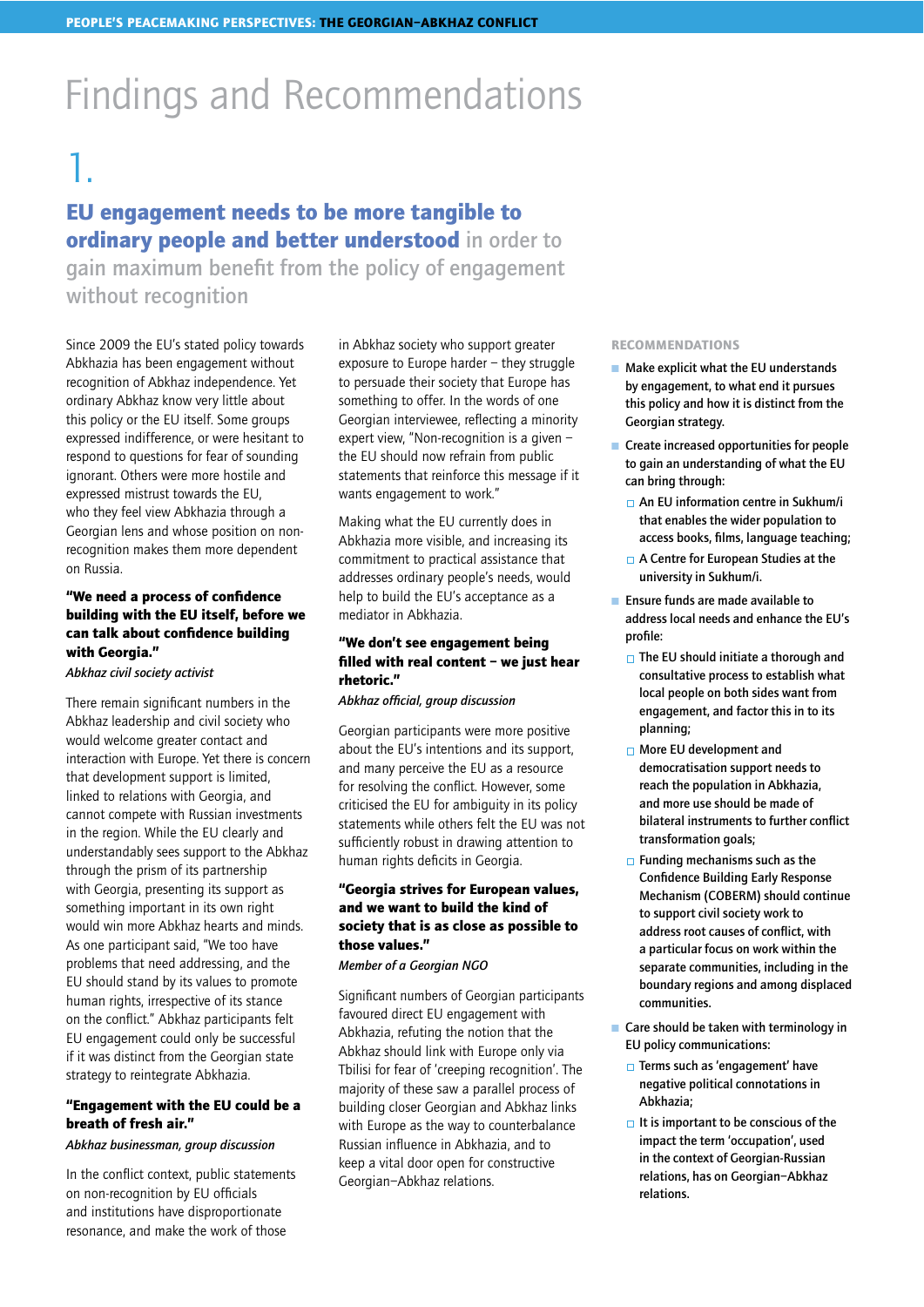# $2.$ Aligning all areas of policy and programming with peacebuilding goals will give the EU greater

tools to influence positive change in the conflict dynamics

A range of instruments exist for closer EU-Georgian economic and social integration which, while not directly related to addressing the conflict, could be used to demonstrate the EU's commitment to engagement and increase its acceptance as a mediator.

The EU is Georgia's main trading partner. The European Neighbourhood Policy and the Eastern Partnership form part of the approximation process. As such, the EU invests significant amounts of time, money and expertise to support democratic development, the rule of law, governance, economic development and social reform in Georgia, in addition to its work on conflict.

Constructive action could be taken so the Abkhaz population could benefit more from EU programmes. This would help meet some of the internal needs identified by Abkhaz participants as priority areas for EU engagement, increase prospects for stability and prosperity and encourage a convergence of standards in areas of common interest across the divide. In line with the accepted principle of 'do no harm', at the very least the impact of EU programmes and trading relationships on current conflict dynamics should regularly be reviewed, in order that they do not serve to entrench or exacerbate divisions or tensions.

### "Russia is able to draw on European experience, but we only have access to it in a reworked form, via Russia." Abkhaz journalist, group discussion

Needs identified by Abkhaz participants included investment into public health, agriculture, medium and small business and banking system support, education reform and professional training (including in Gal/i region), infrastructure (e.g. transport routes within Abkhazia and across the divide), information technology, governance, waste disposal and environmental protection.

"It's important to open up the boundaries, establish not only interpersonal relations but economic and cultural relations - and whatever the status will be, it won't matter." Georgian youth group discussion

A survey of Georgian internally displaced persons (IDPs) identified quality of housing and unemployment as key problems, in addition to political marginalisation. EU support to vulnerable groups in Georgia should continue to focus on IDP welfare and integration, in tandem with efforts to address the issue of return. The displaced are among those most affected by conflict, and yet are marginalised, struggling to move from being passive objects of other people's agendas.

"We should talk about the rights of Georgians and the rights of the Abkhaz people. We should make it clear how we are going to live there, [otherwise] we can't build a relationship with the Abkhaz people." Georgian IDP survey respondent

Grievances over limited freedom of movement surfaced in Abkhaz group discussions. Abkhaz holders of Russian passports have sometimes not been issued visas for travel to Schengen countries, a decision seen by many as symbolic of EU indifference to Abkhaz rights, particularly when this has concerned sick people seeking medical treatment abroad. The status-neutral travel documents currently under discussion are not perceived as neutral by the Abkhaz as they are issued in Tbilisi, and some Georgian participants felt it important to seek international travel documents that are acceptable to both sides. Greater flexibility in the EU's visa rules would increase Abkhaz exposure to different perspectives and help address current feelings of isolation and exclusion.



- More use could be made of EU trade and investment to promote peace and justice:
	- $\Box$  European investment funds and trade agreements should be conflict sensitive and include support for human rights;
	- $\Box$  The Deep and Comprehensive Free Trade Agreement negotiations with Georgia bring opportunities for enabling trade across the dividing line.
- $\blacksquare$  A constructive approach to peacebuilding by the Georgian government should be rewarded in the 'more for more' approach:
	- $\Box$  Changes to the 'Law on Occupied Territories' to create maximum opportunities for de-isolation, and a flexible approach to external parties' direct engagement with the Abkhaz;
	- $\Box$  Willingness to explore demilitarisation and the benefits of a potential nonresumption of hostilities agreement (something all parties should be encouraged to do);
	- $\Box$  Efforts to deliver justice for victims of conflict - work on reparation and restitution, and improving IDP wellbeing in their current location, in addition to facilitating a pragmatic and realistic debate about return, based on the opinions and needs of displaced people.
- $\blacksquare$  The EU should facilitate freedom of movement, including for conflict-affected communities:
	- $\Box$  Work should continue on the process of visa liberalisation with Georgia;
	- $\Box$  Options should be explored for documents to be issued to conflictaffected communities under the aegis of an international body acceptable to all stakeholders:
	- $\Box$  Opportunities must remain for people living in Abkhazia who hold Russian passports to get visas for travel in Europe.
- Ways should be found for Abkhaz civil society to feed into the Eastern Partnership Civil Society Platform, and for exchange programmes such as Erasmus, or Youth in Action, to include the Abkhaz population.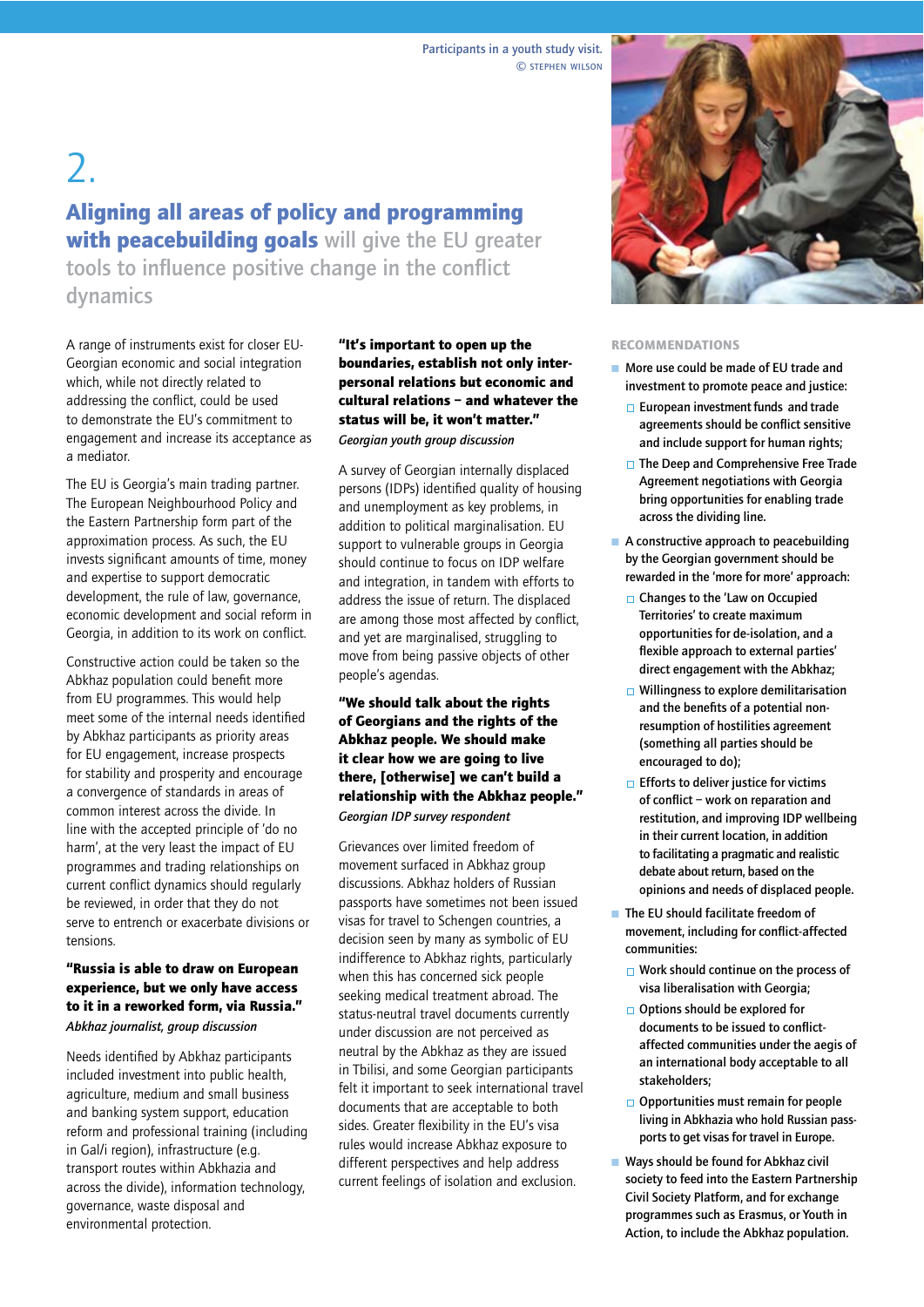## 3 **Support for effective democratisation and** more inclusive politics across the region is key

to creating the conditions for sustainable peace

### "We should create the kind of state where Abkhaz, South Ossetians and **Russians want to live."**

Georgian journalist, group discussion

In Georgian discussions, many felt that Georgia needs to be more attractive to the Abkhaz and that it was important to make democratic as well as economic progress. Others were more sceptical and felt that this was not sufficient in itself to win the Abkhaz back. Some pointed to militarisation, a perceived worsening of democratic practice in Georgia, and a deterioration of relations between the government and political opposition as making it unfeasible. Abkhaz group participants cautioned against placing too many hopes in this argument:

### "There's no point in hoping that we will come running if Georgia becomes more attractive."

Abkhaz opposition politician

There is a strong case to be made for improving governance across the region in its own right. Only in this way can some of the root causes of conflict be addressed - problems of minority rights, political representation and participation. Ultimately, if a political settlement of the conflict is to be reached and to last, ordinary people will have to feel they have some say over issues that directly affect their lives. Without a political culture of pluralism and debate in which people's rights are respected and voices heard, individuals and groups like the Gal/i population, displaced communities, Armenian and other minorities on both sides of the divide are left vulnerable and with few choices about their future.

"If we can learn to treat our minorities better, we will be betterplaced to talk about peace." Georgian joint analysis workshop participant It is important that even in conflict areas where status and population composition are contested, the values of participation, diversity and human rights are respected. The EU can play a vital role in helping to hold leaderships to account, and promoting adherence to international standards.

There is of course a dilemma in supporting work on good governance in areas with contested status, and where there are different perceptions of the legitimacy and representativeness of the leaderships. Yet there is also a risk of entrenching conflict by engaging on governance and human rights work only with the populations in widely recognised states. Imbalance in opportunities for development needs to be corrected and core values on which the EU was built extended to the populations, irrespective of intractable status questions.

### "The experience which Europe has accumulated over centuries, in governance, local government and culture is important for us." Abkhaz businessman, group discussion

The democratisation agenda is a policy domain where cooperation across the divide is possible, and arquably where common interests can be found. Local people involved in peacebuilding see issues such as minority rights or nationalism as a common problem. Working practically on both sides of the divide to hold leaderships to account and to achieve convergence in standards of political practice would be consistent with EU goals, and is an area of clear European expertise. It would also meet an appetite and readiness for this among local people.

- Commission independent research assessing current practice in democratisation on both sides of the conflict divide, exploring where progress has been made and where there is room for improvement.
- The EU Delegation should encourage relevant policymakers (national and international) to link with displaced communities, so that IDP representatives have a say in decision-making processes that affect them. It should also encourage registration of Gal/i returnees and support work in Abkhazia that improves their livelihoods and rights.
- Ways should be found to implement work in line with Eastern Partnership objectives and standards to support the development of democratic practice in Abkhazia:
	- □ Longer-term funding should be made available from the European Neighbourhood Policy Instrument (ENPI) to support Abkhaz civil society to promote good governance, democratic standards and human rights:
	- $\Box$  Provide technical support and agree benchmarks on progress towards European standards in Abkhazia on key areas including anti-corruption, independent media, good governance, justice sector and law enforcement reform, managing diversity and minority rights, teaching history and language in contested contexts, civic participation, and improving the capacities of local public authorities;
	- $\Box$  Elections held in Abkhazia should be judged on how far they meet democratic standards, even if they are viewed as illegitimate.
- Facilitate internal Georgian dialoque by including in EU support to the Georgian government accountability and monitoring mechanisms (on progress in democratisation and peacebuilding) that involve genuine partnership with civil society, and consultations across the political spectrum.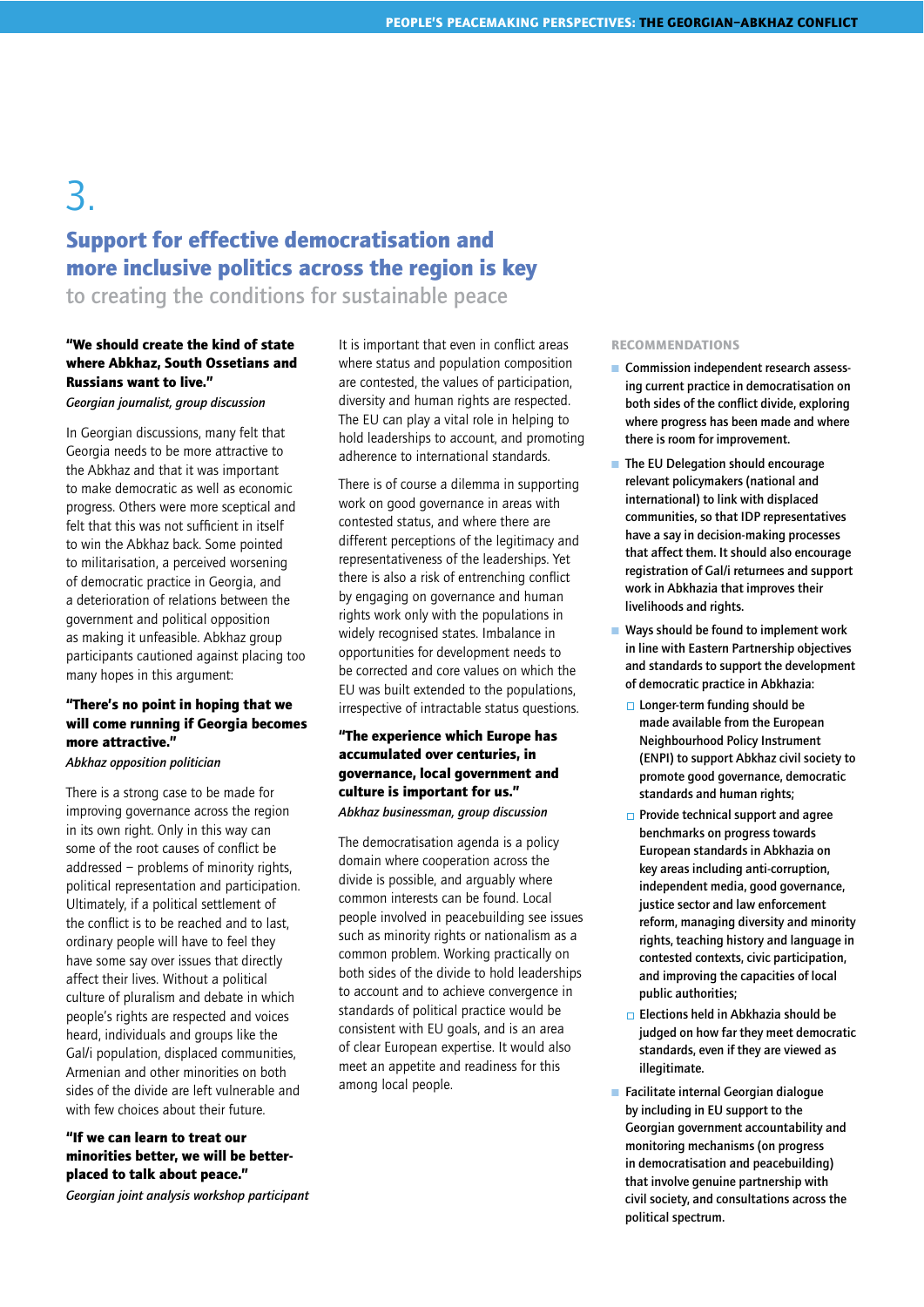# $\mathcal{A}_{\cdot}$

It is vital to listen to local voices so that policy can be built on strong and nuanced understanding of the situation as perceived by the whole range of stakeholders

Perspectives held by people affected by the conflict need to be heard in order for policymakers to respond adequately to the challenges inherent in such a complex context, and for progress to be made in the peace process.

IDP research findings challenge assumptions about what the displaced want and how they see their future. Almost 60 percent of IDPs believe the conflict cannot be resolved by force. For 75-85 percent of respondents, even if return were to become possible, they would not have homes to go to. Having evidence of the realities that conflict-affected communities have to deal with, and an understanding of their opinions, helps link policy decisions to the needs of ordinary people.

Abkhaz group participants expressed feelings of discrimination and frustration because the Abkhaz were rarely given access to international platforms, and sometimes found their position being represented by Russia. They were highly sensitive to not being considered a party to the conflict, or to Russian interests being perceived as synonymous with Abkhaz ones.

### "If Russia were to leave tomorrow, we would still have a conflict." Abkhaz participant, joint analysis workshop

Although survey and group discussion findings confirmed that the majority of Georgians view the conflict as primarily between Georgia and Russia, there was a sense that it is at the Georgian-Abkhaz level that most progress can be made. A majority of IDPs said they support negotiations between Tbilisi and Sukhum/i, as did roughly two thirds of Georgian group participants. Some of the latter supported bilateral negotiations in conjunction with talks at other levels.

The question of dealing with past legacies surfaced in group discussions on both sides, and 59 percent of IDP respondents agreed that to resolve the conflict, injustices that happened in the past need to be addressed. Georgian group participants stressed the importance of addressing grievances stemming from the early 1990s in order to start a process of reconciliation, and prevent future conflict. People talked about the obstacles that nationalism and negative attitudes toward minority groups create.

### "We need to acknowledge our mistakes [...], apologise, repent, if we really want reconciliation and to build a normal, just society and state." Georgian civil society activist, interview

The Geneva talks are seen as the one platform for keeping communication open at the political level at present. At the same time, expectations of progress are limited. Some, mostly Georgians involved in civil society dialogue, expressed regret that they did not have more direct exchange with the Geneva process participants and mediators. A number were critical of the Georgian government approach, and felt their views, based on years of cross-conflict dialoque, were not being heard.

Younger participants from either side of the conflict, particularly those who had been involved in civil society activities, tended to be more progressive, open and less prone to using stereotypes. As potential future decision makers, their opinions and approach will be key to eventual conflict resolution.

Alternative views can open up possibilities for action or progress. A commitment to capturing different perspectives may entail creative thinking and a departure in approach - but it could add a valuable missing link to current understanding.



- $\blacksquare$  Encourage multiple informal dialogue processes, bilateral and regional, and find ways for Geneva particpants to draw on them:
	- □ In addition to ongoing Georgian-Russian bilateral dialoque, the EU should encourage dialogue between the Georgian and Abkhaz leaderships, making funds available to support third party facilitation where necessary;
	- $\Box$  The EU should prioritise educational opportunities for voung people in the region and outside, including resourcing opportunities for young people from across the divide to meet and study in a common environment and take part in projects together;
	- $\Box$  The EU could draw more on existing networks, informal civil society processes and publications to inform its role as mediator, including participating in meetings initiated by local civil society;
	- Internal dialogue processes reflecting on minority rights and nationalism should be encouraged.
- The EU Delegation and visiting EU representatives including the EUSR, could create mechanisms for regular exchange with civil society actors, the displaced, and other conflict-affected communities on both sides. The Geneva Co-Chairs could create opportunities for dialogue between Georgian civil society and experts and their politicians taking part in the Geneva meetings.
- $\blacksquare$  The EU should consider working with other institutions to create opportunities for Abkhaz representatives to participate in international debates on issues that relate directly to them (such as the European Parliament, Council of Europe or UN).
- $\blacksquare$  An inclusive process of learning from past experience is needed across the region. Lessons need to be learnt from the breakdown of relations in 2008, and conflict analysis should take into account the war in the early 1990s.